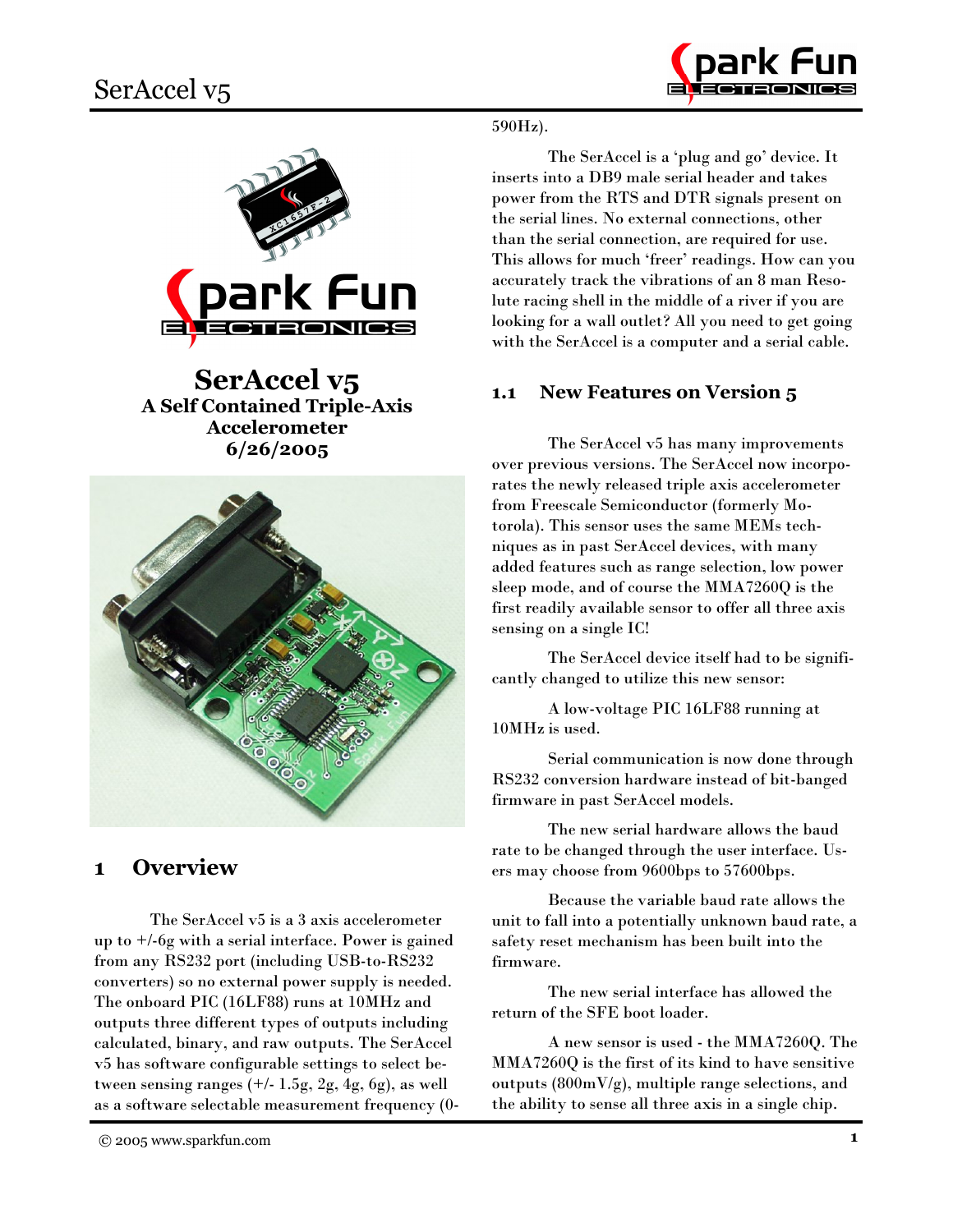# SerAccel v<sub>5</sub>

Because of the range selection, the firmware was changed to implement four detection ranges:  $+/-1.5g$ ,  $+/-2g$ ,  $+/-4g$ , and  $+/-6g$ .

### **Interface Specifications**  $\mathbf{2}$

#### **How To Talk**  $2.1$

# All transmissions occur with 8 bits of data, 1 start bit, 1 stop bit, and no parity. The default baud rate is 9600bps.

The SerAccel is controlled using RS232 visible ASCII commands. This means that the SerAccel outputs and responds to actual ASCII characters within the terminal program. We use HyperTerminal provided with Windows, but your favorite terminal should work fine. Be sure to set the communication speed to 9600 8-N-1 and disable Flow Control. Plug the SerAccel onto the serial cable, open the port to provide power to the unit, and you will get calculated acceleration readings:

> $X=-0.983$   $Y= 1.227$  $Z=-0.007$  $X=-0.987 Y= 1.223 Z=-0.013$  $X=-0.984$   $Y= 1.229$  $Z=-0.013$  $\ddots$

If your SerAccel is outputting non-sensible values, it probably needs to be calibrated. (See the Section on Calibration). If you attached the unit, opened the power, and still get no response, double check that Flow Control has been turned off or set to None.

## Configuration 3

The SerAccel has a very simple configuration system built in. To access it, press Ctrl-S  $(XOff, ASCII code 0x13)$  in the terminal window. You should see the following menu:

Shizzle Build 5.0 w/MMA72600 Configuration Menu: [1] Calibrate [2] Display Mode (Gravity) [3] Output Frequency (50Hz) [4] Sensor Range  $(+/-1.5g)$ [5] Baud Rate (9600bps)

 $[x]$  Exit

To return to the general reading output, press x. To Calibrate the ADXL press 1. To change the Display Options press 2. To change the measurement frequency press 3. To change the sensor range press 4. To change the interface baud rate press 5.

#### **Calibration**  $3.1$

The SerAccel ships with calibration values programmed within the on board non-volatile memory on the PIC16LF88. For greatest accuracy it is recommended the SerAccel be recalibrated upon arrival.

Pressing 1 from the Configuration Menu will start the calibration routine. Calibration is done using the force of gravity as a reference. You should see on screen commands to help you along:

```
Rotate on X Axis
Press return at Maximum
X = 479
```
Rotate the SerAccel. You should see the various values increase or decrease. Turn the SerAccel so that the board is perpendicular to the earth's surface and the on-screen value is a maximum. Don't worry about getting the absolute maximum, the jitter the surrounding environment will prevent this from happening - the Calibration routine takes this into account. Press return when you are satisfied with the value. You will then be instructed to find the Minimum X. Repeat for the Y and Z axis

<sup>© 2005</sup> www.sparkfun.com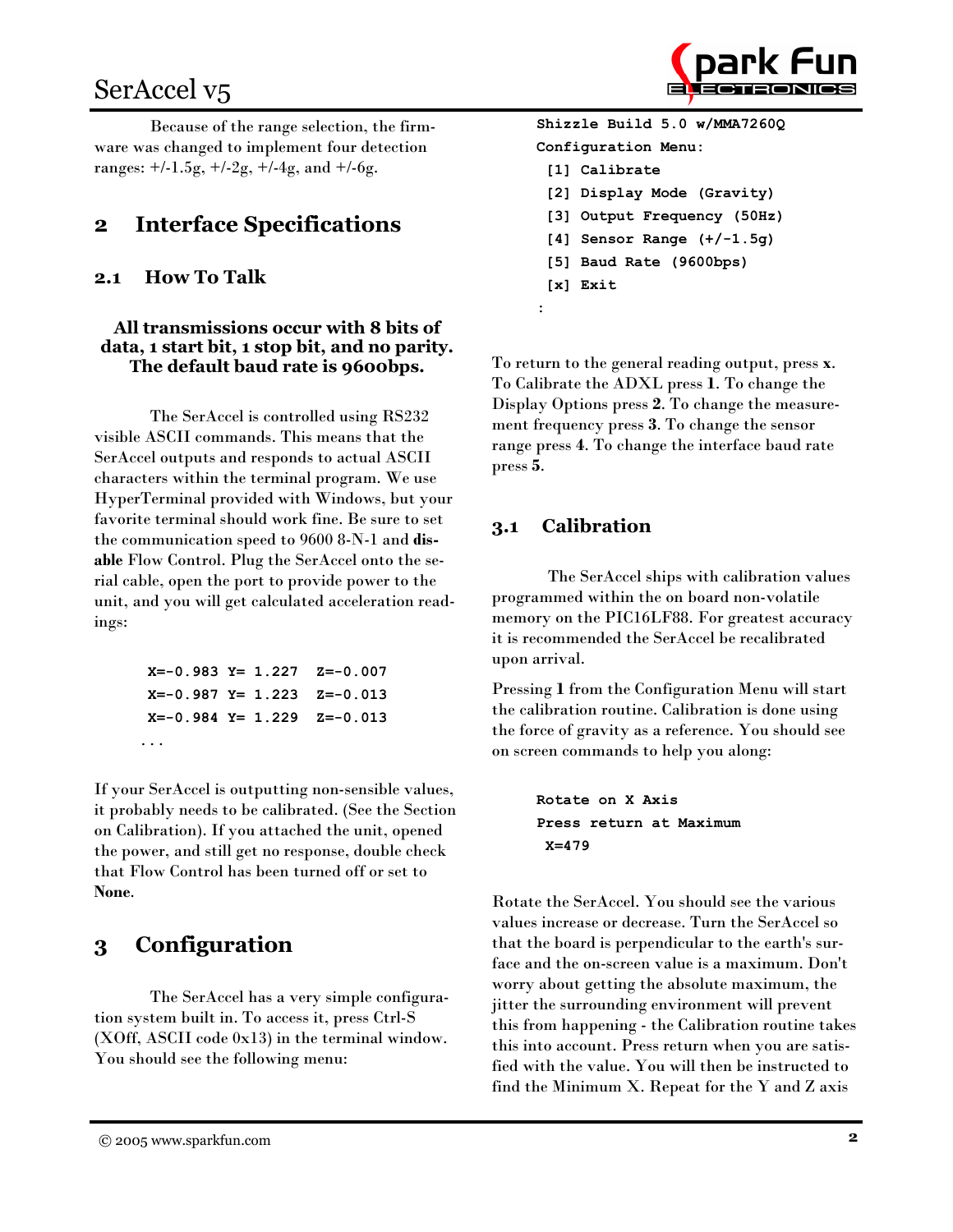# SerAccel v5



These calibration values are recorded to the non-volatile EEPROM on board the PIC microcontroller. Every time you plug in the SerAccel, these calibration values are read from memory and used within the main calculation routine. You will not need to re-calibrate the SerAccel every time you turn it on. Since the ADXL is sensitive to temperature variants, calibration is recommended in sensitive applications if the temperature changes more than 5 degrees Celsius (approx. 9 degrees Fahrenheit) since the previous calibration.

#### **Display Modes**  $3.2$

Pressing 2 from the Configuration Menu will open the Display Mode Options.

```
Change Display Mode to:
```
- [1] Calculate Gravity Values
- [2] Raw Values
- [3] Binary Mode

```
[x] Exit
```

```
\colon
```
Pressing x will return you to the main menu. Selecting 1 will enable the calculated Gravity values. Selecting 2 will enable the Raw Output mode. Selecting 3 will enable the Binary Output mode.

#### **Calculated Gravity Values**  $3.2.1$

**Example Calculate Gravity Values Output:** 

 $X=-0.589$   $Y=-0.101$   $Z=0.820$  $X=-0.600 Y=-0.104 Z= 0.812$  $X=-0.582$   $Y=-0.091$   $Z=0.812$ . . .

The ADXL has the benefit of reading both Static Acceleration (Gravity) and Dynamic Acceleration (vibrations, movements, etc). As you tip

the SerAccel on one axis you should see the readings change for one direction. If the board is perpendicular to the earth's surface, you should see approximately  $+/-1.000$  because earth's 1 gravity is pulling on the accelerometer. If your SerAccel is not doing this correctly, it probably needs to be calibrated (see the Section on Calibration).

#### **Raw Values**  $3.2.2$

The SerAccel also has the feature of 'Raw Values' output. In Raw Output mode, the SerAccel will output the raw timer values (for the PWM version) or raw analog to digital conversion values (for the Analog output version). This can be beneficial if you are going to be doing the computations on the host computer.

**Example Raw Output:** 

```
X=0x01A2 Y=0x0255 Z=0x0340
X=0 \times 01A6 Y=0x0252 Z=0x033B
X=0x01A9 Y=0x0252 Z=0x033C
. . .
```
#### **Binary Mode**  $3.2.3$

The SerAccel has a new 'Binary Mode' feature. In Binary mode, the SerAccel will act very differently. Once attached to a computer, the SerAccel in Binary mode will broadcast the 'Ready' string (#R\$) and wait for one of three commands from the host:

- 1) Ready: Sending a capitol 'R' character (0x52) at any time will cause the SerAccel to respond with the 'Ready' string: #R\$ once it has completed all current measurements.
- 2) Abort: Sending an 'A' character (0x41) will cause the SerAccel to stop any data output and respond with the 'Ready' string: #R\$
- 3) Start: Sending an 'S' character (0x53) will cause the SerAccel to respond with the 'Ready' string (# $\mathbf{R}\$ ) and then begin to transmit the following data string:

© 2005 www.sparkfun.com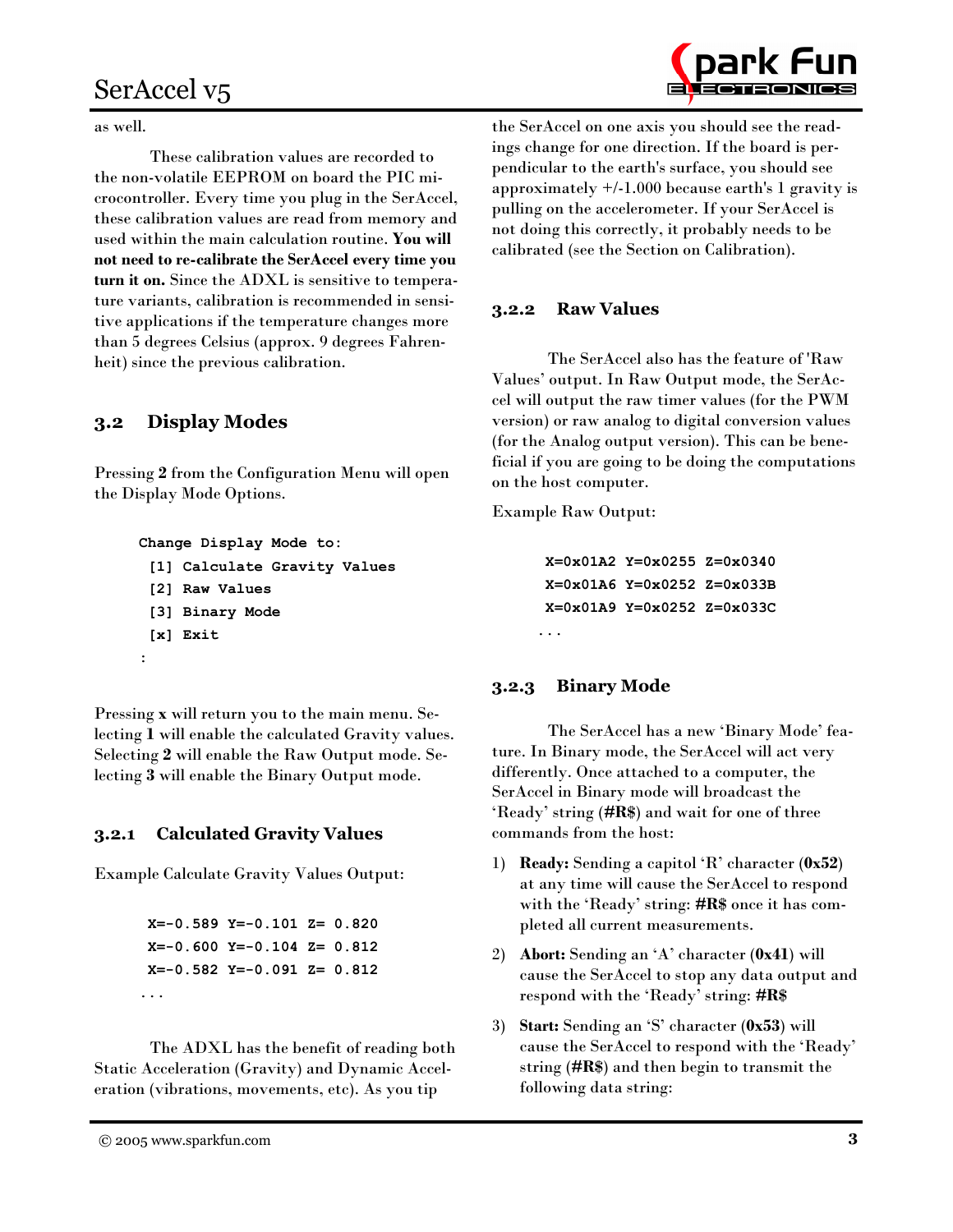# SerAccel v<sub>5</sub>

The Sample Number increases with every output and will roll-over at 65535. The X, Y, and Z Axis are in 16 bit binary form. They are numbers directly returned from the analog-to-digital conversion.

|             | <b>Binary Output Format</b>       |
|-------------|-----------------------------------|
| <b>Byte</b> | <b>Description</b>                |
| $\bf{0}$    | <b>Start Character - always #</b> |
| 1           | Data Output Designator - always @ |
| $\bf{2}$    | <b>Sample Number High Byte</b>    |
| 3           | <b>Sample Number Low Byte</b>     |
| 4           | X Axis High Byte                  |
| 5           | X Axis Low Byte                   |
| 6           | Y Axis High Byte                  |
| 7           | <b>Y Axis Low Byte</b>            |
| 8           | <b>Z</b> Axis High Byte           |
| 9           | <b>Z Axis Low Byte</b>            |
| 10          | <b>End Character - always \$</b>  |

#### $3.3$ **Output Frequency**

Pressing 3 from the Configuration Menu will open the Change Display Frequency Menu.

```
Change Display Frequency:
 [+] Increase
 [-] Decrease
 [x] Exit
: = 100Hz
```
Pressing x will return you to the main menu. Pressing + will increase the frequency, - will decrease the frequency. The maximum frequency is different for the three types of output and is also significantly effected by the interface baud rate. The maximum frequencies at the fastest interface  $(57600bps)$  are as follows:

- Calculated Gravity output  $= 125 Hz$
- $\rm Raw$  output = 195 $\rm Hz$

Binary output  $= 595$ Hz  $\bullet$ 

The default shipped value is 100Hz.

#### **Sensor Range**  $3.4$

The new MMA7260Q has the added benefit of having software selectable ranges. The SerAccel firmware allows the user to select between the four different ranges.

Pressing 4 from the Configuration menu will open the Sensor Range Menu.

> Change Range Mode to:  $[1]$  1.5q range  $[2]$  2g range  $[3]$  4g range  $[4]$  6g range  $[x]$  Exit  $\ddot{\cdot}$

Each range is positive and negative. That is to say, the 2g range can sense a maximum of  $+2g$  in the forward direction and -2g in the reverse direction.

By selecting a lower range  $(+/-1.5)$ g for example), the resolution will increase. This means the sensor will be able to report the difference between 0.007mg and 0.015mg. Choosing a higher range (like 6g) will allow for higher acceleration readings without saturating the ADC. You can view what these means by shaking the accelerometer and watching the output peg at a certain value. You cannot damage the sensor by forcefully shaking it (don't drop it!) but the sensor will plateau, reporting a maximum value. It you are in the 1.5g range, the maximum value will be just over 1.5g. If you are in the 6g range, the maximum reported value will be just over 6g.

#### **Baud Rate Selection**  $3.5$

The SerAccel v5 uses onboard RS232 conversion hardware allowing the PIC to use its onboard UART which can be reconfigured via firm-

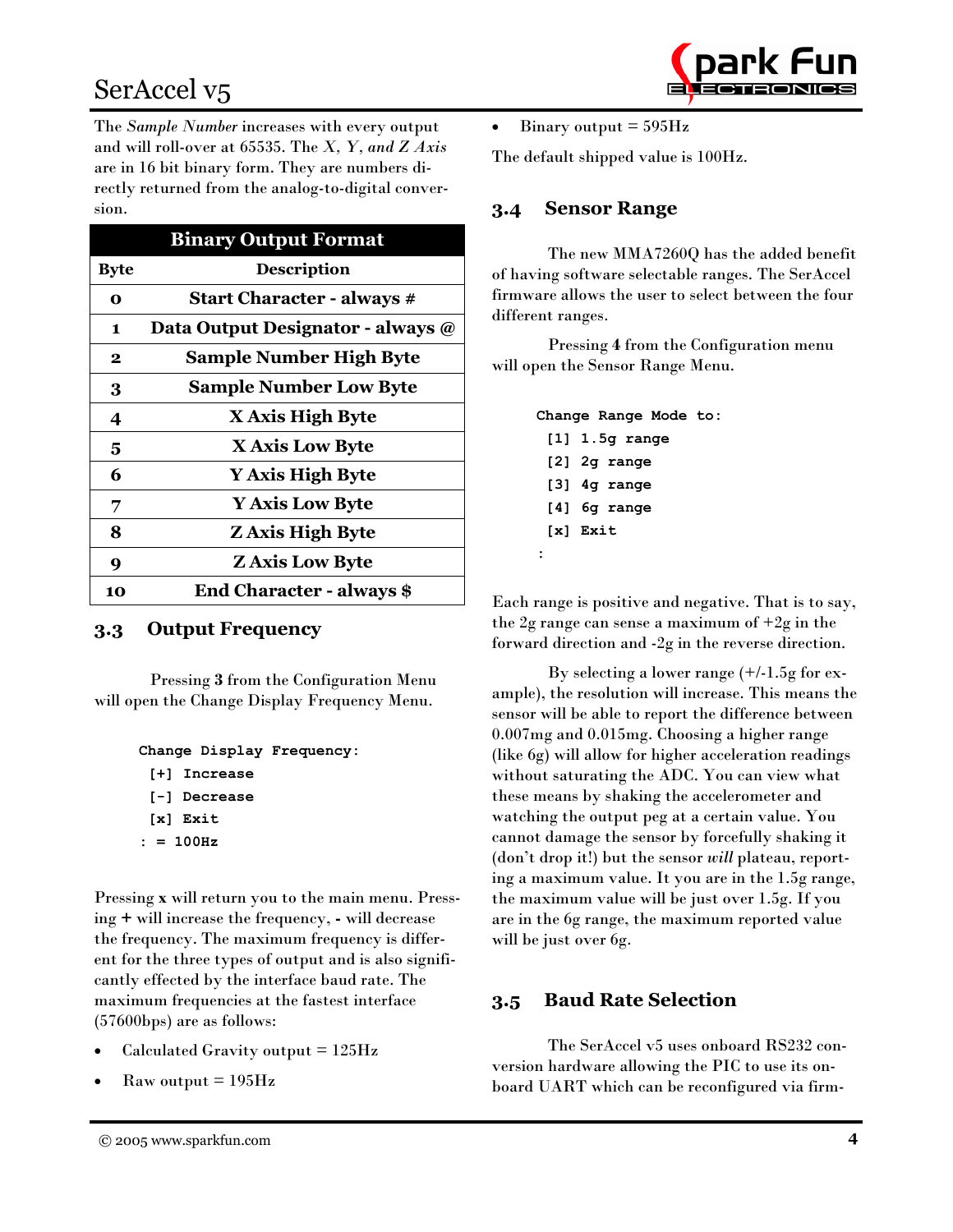

ware. Pressing 5 from the Configuration menu will open the Baud Rate selection menu:

```
Change Baud Rate to:
```

```
[1] 9600bps
```
- [2] 19200bps
- [3] 38400bps
- [4] 57600bps
- $[x]$  Exit
- $\ddot{\cdot}$

Once a new baud rate has been chosen, the following message will be displayed:

> Please Detach SerAccel, Adjust Port Settings, and Re-Attach SerAccel

The SerAccel must be powered down and the terminal program must be reconfigured to the new baud rate. The port can then be re-opened powering the SerAccel and communication will begin at the new baud rate.

The faster the baud rate, the higher the maximum measurement output frequency. This is because the PIC spends most of the time outputting ASCII characters. The binary output at 57600bps is the fastest output format.

## **Emergency Baud Reset**  $3.5.1$

Because the SerAccel has the ability to use a few different baud rates, it is entirely possible to configure the system to an unknown state. In the past, the only way to recover the system was to try many different combinations of baud rates in hopes of reestablishing communication. Now there is a better way!

Upon powering up the SerAccel v5, the unit will go into 9600bps mode for 100ms and scan for a single control character -  $\text{ctrl}+t'$  or 0x14. If this character is received (at 9600bps) the unit will reset to 9600bps interface, and report the following:

> Baud rate reset to 9600bps - Please power cycle SerAccel

This message will be repeated until the unit is pow-

ered down. The SerAccel baud rate will be 9600bps upon the next power up.

If you've configured the SerAccel into an unknown baud rate, open Hyperterminal and close the port - this will power down the SerAccel. Configure the port to 9600bps with 8-N-1 settings. Hyperterminal will automatically open the port when a character is received. Thus, all you need to do is hold the control key, and press the 't' key a few times. This will open the port (powering up the SerAccel) and will send the ctrl+'t' command to the SerAccel. You should receive the 'Baud rate reset' statement - the unit is now reset to 9600bps!

If the  $\text{ctrl}+t'$  command is sent at any other baud rate, or if the command is not received in the first 100ms after power up, the unit will boot as normal, loading all previous configuration settings (baud rate, range, output format, and output frequency) from non-volatile memory.

# **Precision and Accuracy** 4

# $4.1$ ADCs and the MMA7260Q

The MMA7260Q has a 800mV per gravity swing when powered by 3.3V and 1.65V output at 0g detection. The PIC 16LF88 was chosen as the controller because it has both an onboard 10-bit  $\mathbf{A}/$ D converter as well as the ability to set the A/D reference points. Vref+ has been set to 2.85V. Vref- has been set to 0.45V. This grants a 2.4V window divided into 1024 parts (10-bit resolution).

# $2.4V / 1024 = 2.34mV$  resolution

If 1 gravity is seen over 800mV, the SerAccel version 5, in  $+/-1.5$ g mode, can effectively detect

# $1g/800mV * 2.34mV/1$  bit = 2.925mg/1 bit

# The MMA7260Q has been shown to accurately measure within ±6mg in 1.5g range.

If 1 gravity is seen over 200mV, the SerAccel version 5, in  $+/-6g$  mode, can effectively detect

 $1g/200mV * 2.34mV/1$  bit = 11.7mg/1 bit

The MMA7260Q has been shown to accurately measure within ±12mg over the full 6g range.